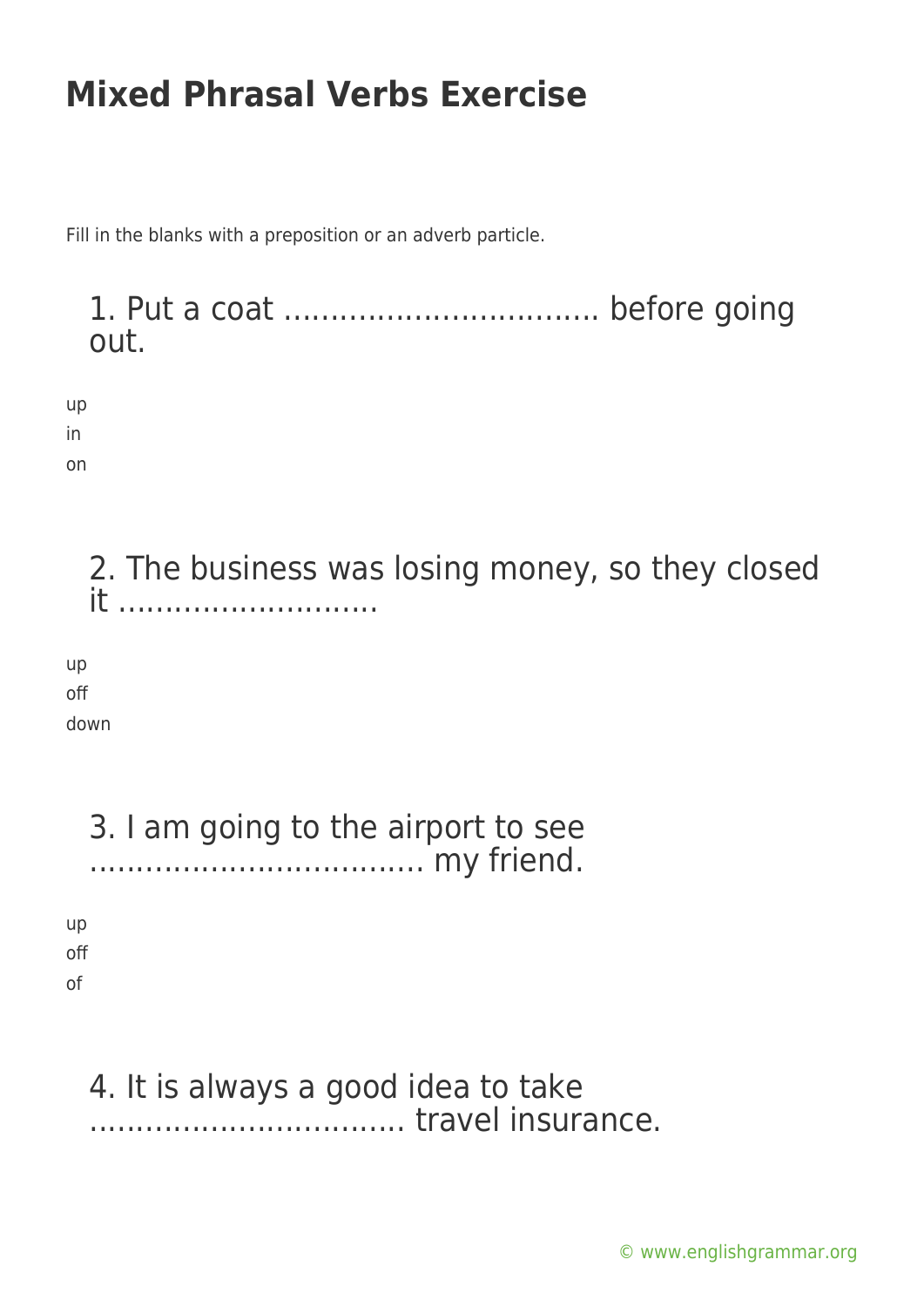off up out

### 5. The doctor advised him to give ................................. smoking.

in on up off

#### 6. I make it a point to catch .................................. my sleep when I am on holiday.

up in up on up on

### 7. Because of your irresponsible act, we got caught ................................ in a great deal of trouble.

off up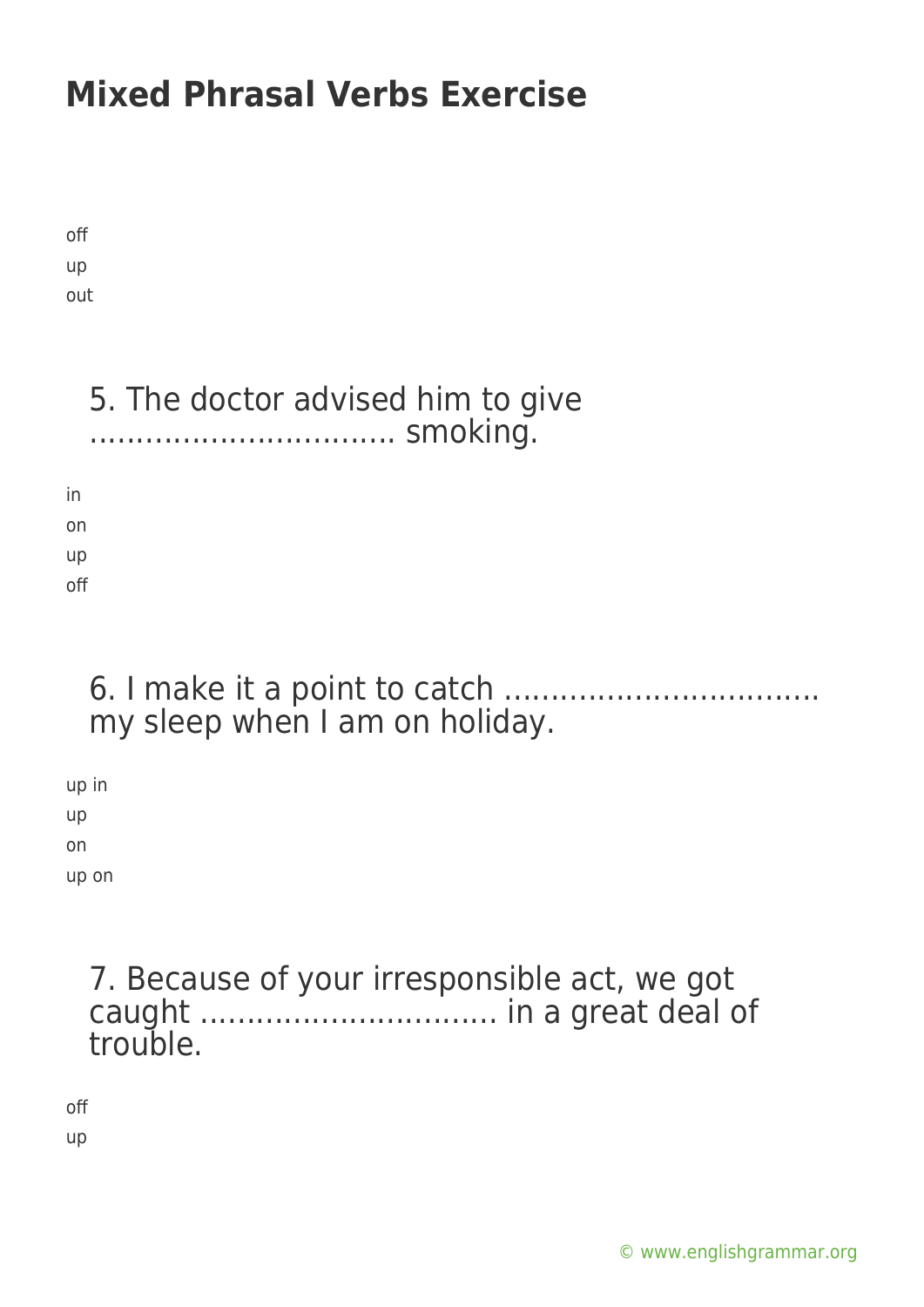out

### 8. This achievement calls ................................ a celebration.

on in for

> 9. Her performance was amazing. I was blown .................................... by it.

out up away

#### 10. She has come ...................................... a lot of criticism over the manner in which she handled the situation.

up for in for on for

[© www.englishgrammar.org](https://www.englishgrammar.org/)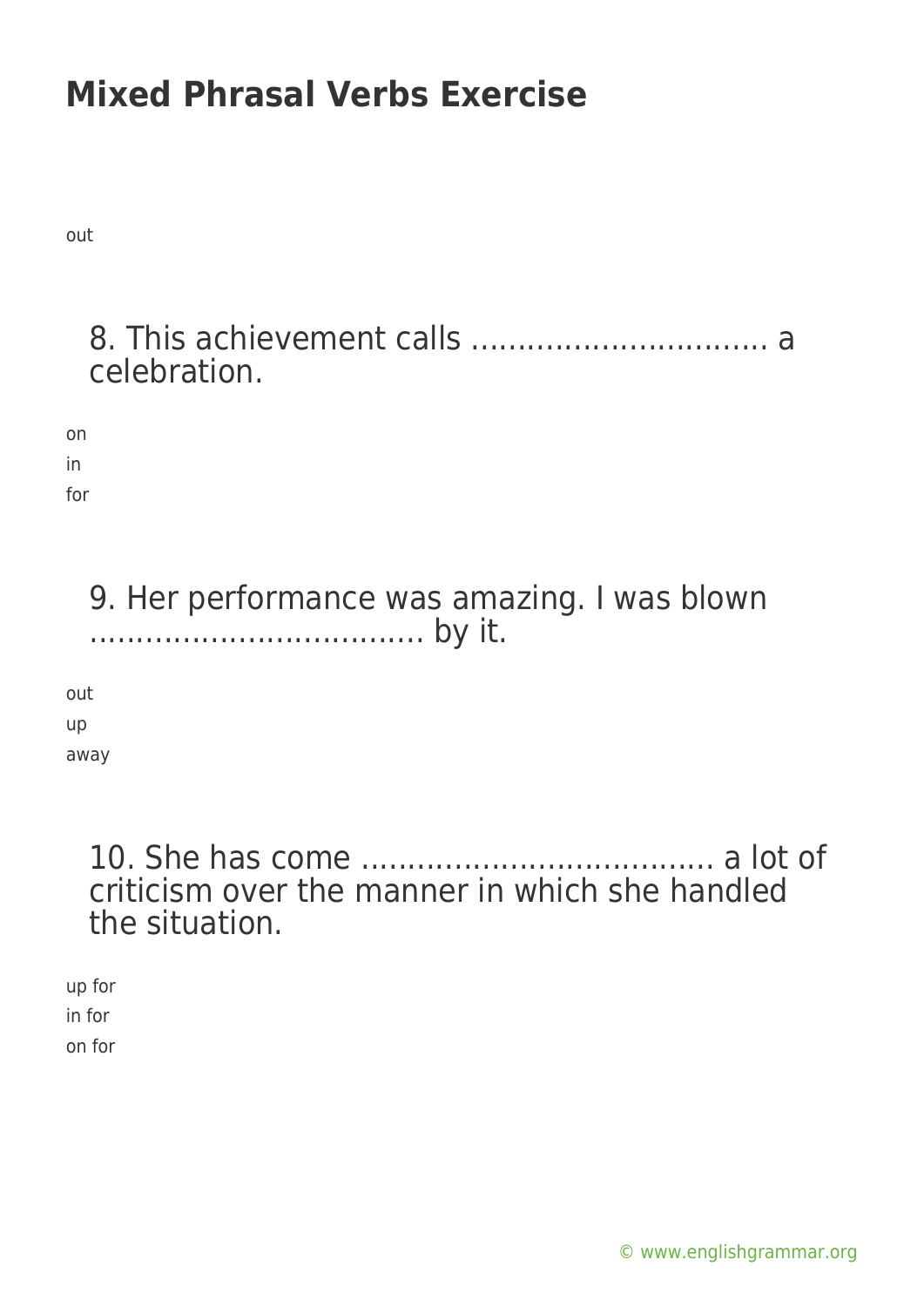#### 11. I came ....................................... these old photographs while I was clearing up the closets.

on at across

### 12. The company chalked ..................................... record profits last year.

out up

in

#### Answers

- 1. Put a coat on before going out.
- 2. The business was losing money, so they closed it down.
- 3. I am going to the airport to see off my friend.
- 4. It is always a good idea to take out travel insurance.
- 5. The doctor advised him to give up smoking.
- 6. I make it a point to catch up on my sleep when I am on holiday.
- 7. Because of your irresponsible act, we got caught up in a great deal of trouble.
- 8. This achievement calls for a celebration.
- 9. Her performance was amazing. I was blown away by it.
- 10. She has come in for a lot of criticism over the manner in which she handled the situation.
- 11. I came across these old photographs while I was clearing up the closets.